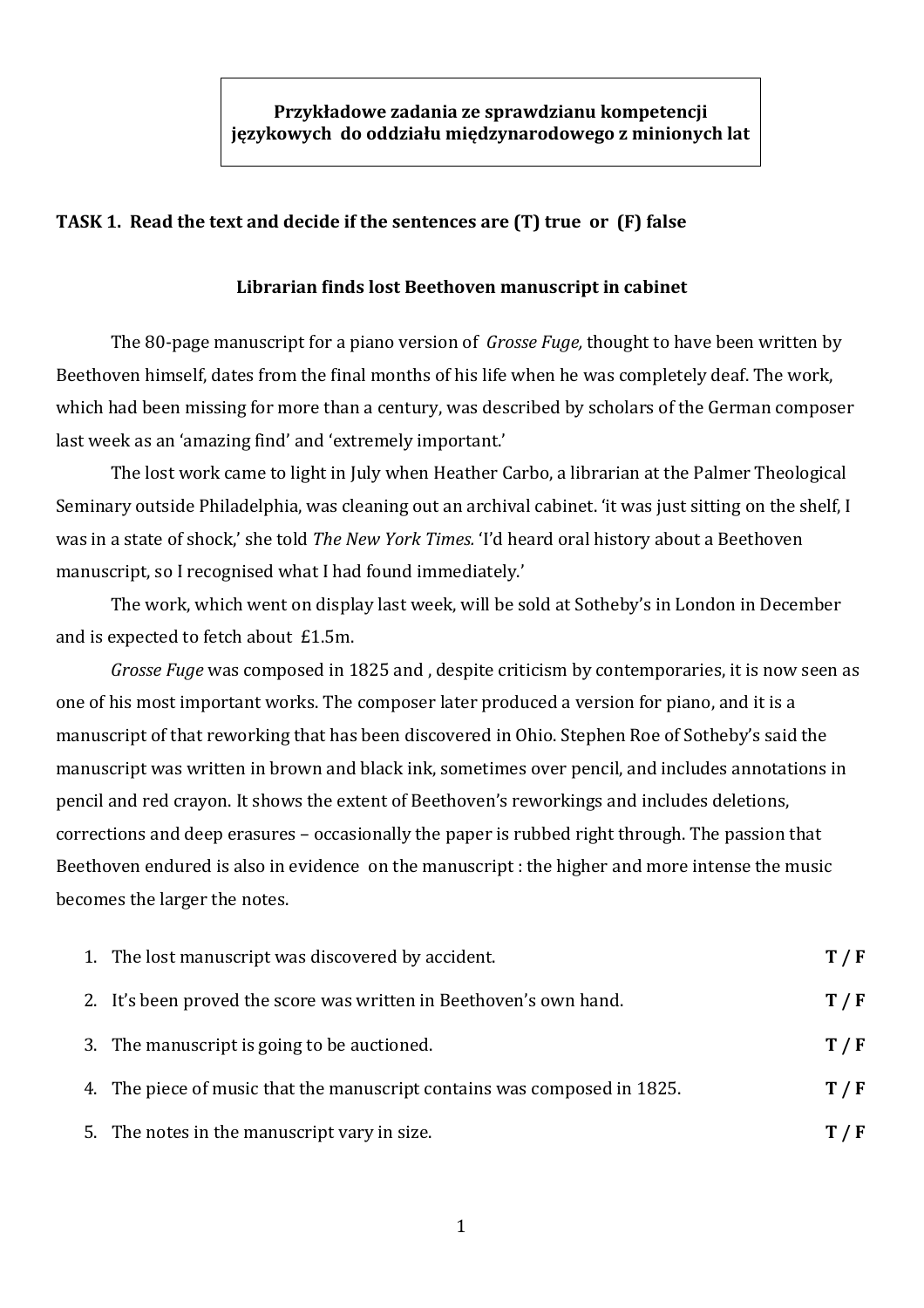### **TASK 2 . WORD FORMATION.**

### **Use the words given in capitals to form a word which best fits in the gap. The example is given.**

## *ARTISTIC TILES*

Just imagine relaxing in your bath (0) *surrounded (SURROUND)* by a tropical beach scene. Or working in the kitchen alongside a wonderful (1) …………………………..……… (SELECT) of hand-painted fruits. These are just two examples of the beautiful (2) …………………..……………….. (INDIVIDUAL) designed wall tiles that Jan and Barry Harmer (3) …………….….…………….…..… (SPECIAL) in. The Harmers have been very (4) ………………….…………....……… (SUCCESS) with their company, Tile Art, which they started two years ago. 'There was limited (5) ………………….…………..…………. (AVAILABLE) of good quality English tiles', explains Barry. "We both felt this was an (6) ………………… (DEVELOP) area that we could explore together.' Their designs are very (7) ………………………….……. (IMAGINE) .

# **TASK 3. Paraphrase the following sentences. There is no word limit.**

1. I am sorry I didn't have time to visit my grandparents. I wish …………………………………………………………………………………………………………………….. 2. Chris was driving too fast. He had an accident. If Chris ……………………………………………………………………………………………………………….…… 3. 'Jane, I didn't touch your jewellery box!'. Mike denied ……………………………………………………………………………………………………….…….. 4. I am afraid you can't smoke here. You are ………………………………………………………………………………………… smoke here. 5. 'How about spending this afternoon in the park? '- said Tom. Tom suggested ………………………………………………………………………………………………………….

### **TASK 4 : GAP CLOZE. Read the text below and think of the word which best fits each gap. Use only ONE word in each gap. There is an example given.**

### **RESTAURANT**

| I started cooking in my uncle's Chinese restaurant (0)at the age of 11. At first, I just washed the |
|-----------------------------------------------------------------------------------------------------|
|                                                                                                     |
|                                                                                                     |
|                                                                                                     |
|                                                                                                     |
|                                                                                                     |
| started cooking again when I needed some extra money.                                               |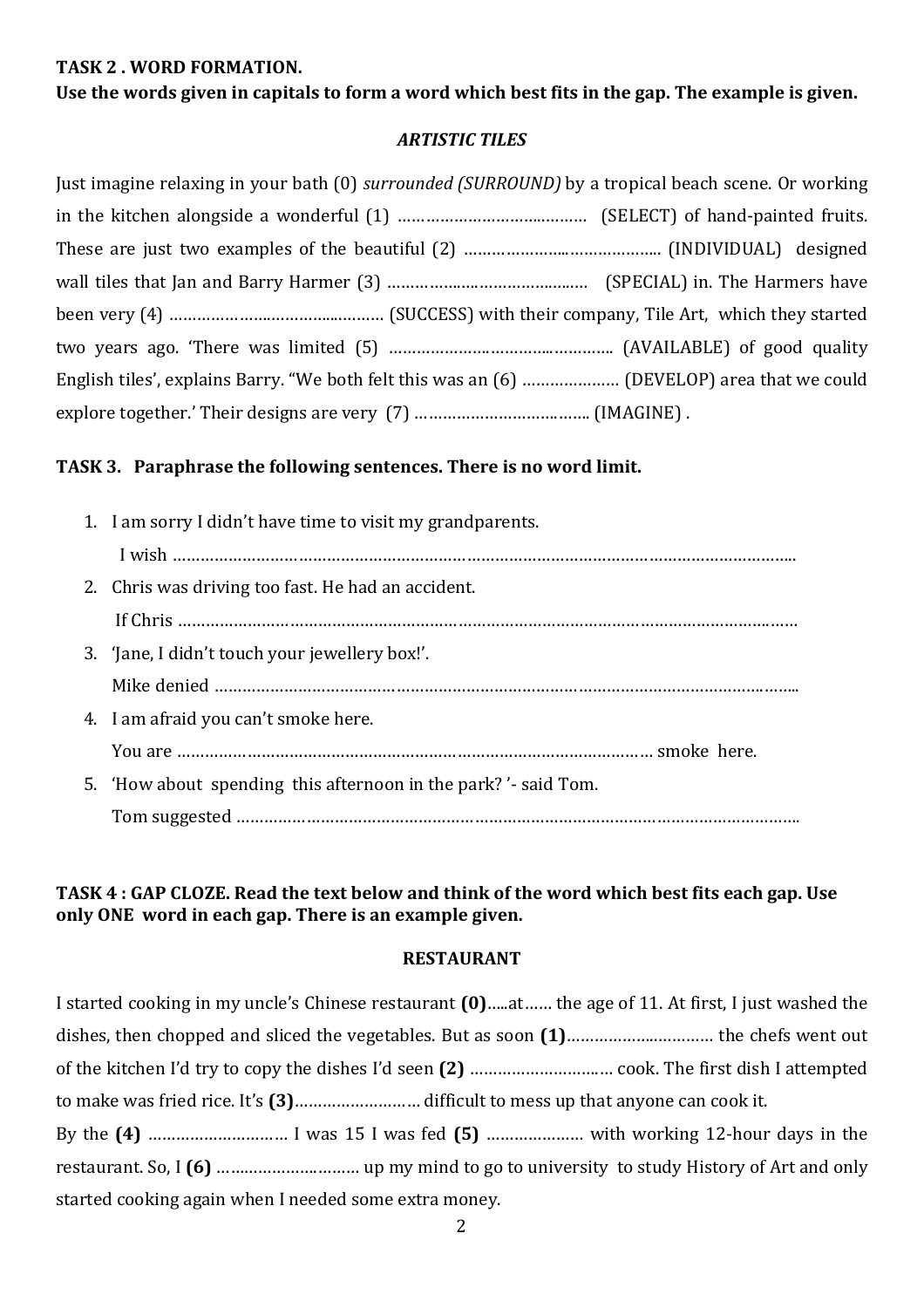**Task 5 . WRITING** . Explain in 150 words how you understand the quotation:

1. 'Imagination is more important than knowledge.' (*Albert Einstein)*

----------------------------------------------------------------------------------------------------------------------------------- --------------------------------------------------------------------------------------------------------------------------------- ----------------------------------------------------------------------------------------------------------------------------------- ---------------------------------------------------------------------------------------------------------------------------------

# **Task 6. LOGICAL AND LINGUISTIC RIDDLES**

- **a)** My birthday is January 5<sup>th</sup> but I always celebrate it in summer. Who am I?
- **b)** How many times does the digit 3 appear between 1 and 50?
- **c)** Here are some words translated from an artificial language.

*dionot* means oak tree *blyonot* means oak leaf *blycrin* means maple leaf

Which word could mean "maple syrup"? a) blymuth b) hupponot c) patricrin d) crinweel

# **Task 7**. **GRAMMAR and VOCABULARY**. Choose the right answer:

1. They .......... for an hour before they realised they were going the wrong way.

**A** would travel **B** have been travelling **C** had been travelling **D** would be travelling

- 2. Lena isn't answering her mobile; she .......... have left it home again.
	- **A** can **B** ought to **C** should **D** must
- 3. This is the friend …………………… I was telling you about.
- **A** about who **B** who **C** about whom **D** which
- 4. Oh! Thank you but you ……………………. any food. We've got plenty.
- **A** needn't have brought **B** didn't need to bring **C** needn't bring **D** didn't need to have brought
- 5. Would you mind ………………………… me your bike today?
- **A** lending **B** lend **C** to lend **D** borrowing